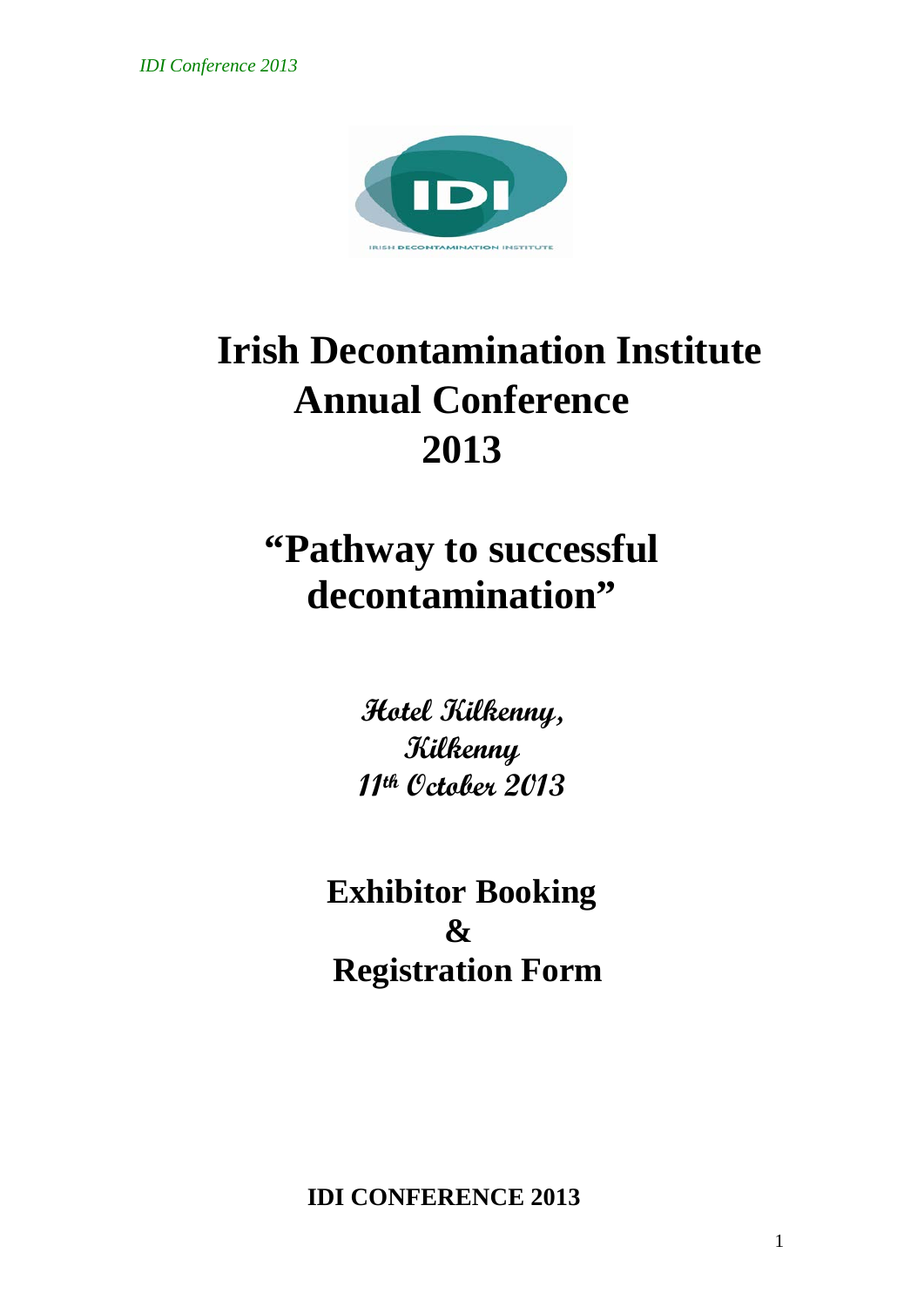#### **Section A: Exhibitors Booking Information**

This document provides details to exhibit at the 2013 IDI Conference, to be held in the Hotel Kilkenny, Kilkenny on Friday  $11<sup>th</sup>$  October 2013. If you are interested in exhibiting at the 2013 IDI Conference, please complete the enclosed booking form and return it with full payment to the name provided on the booking form before the closing date.

Confirmation of your exhibition stand will only be confirmed (by acknowledgement of receipt) when the enclosed booking form together with full payment has been received by the IDI.

If you have any queries regarding the details of this book contract, please do not hesitate to contact Joy Markey or Patricia Doheny.

[Joy.markey@hse.ie](mailto:Joy.markey@hse.ie) [patricia.doheny.idi@gmail.com](mailto:patricia.doheny.idi@gmail.com)

I thank you for your continued participation in the IDI Conference and look forward to meeting you in November.

**Joy Markey**

Joy Markey IDI Chairperson

#### **Section B: Registration Booking**

In order for confirmation of your registration for the 2013 IDI Conference, please read the 10 points below:

\_\_\_\_\_\_\_\_\_\_\_\_\_\_\_\_\_\_\_\_\_\_\_\_\_\_\_\_\_\_\_\_\_\_\_\_\_\_\_\_\_\_\_\_\_\_\_\_\_\_\_\_\_\_\_\_\_\_\_\_\_\_\_\_\_\_\_\_\_

- 1. Exhibition stand costs  $\epsilon$   $\epsilon$  =  $\epsilon$  =  $\epsilon$  =  $\epsilon$  =  $\epsilon$  =  $\epsilon$  =  $\epsilon$  =  $\epsilon$  =  $\epsilon$  =  $\epsilon$  =  $\epsilon$  =  $\epsilon$  =  $\epsilon$  =  $\epsilon$  =  $\epsilon$  =  $\epsilon$  =  $\epsilon$  =  $\epsilon$  =  $\epsilon$  =  $\epsilon$  =  $\epsilon$  =  $\epsilon$  =  $\epsilon$  =  $\epsilon$  =  $\epsilon$  =  $\epsilon$  =  $\epsilon$  = €600 - IDI members
- 2. An exhibition stand can only be confirmed with receipt of full payment. Payment should be made payable to the IDI (cheque only) and sent to:

Patricia Doheny IDI Treasurer, Address: Ballyragget, Co. Kilkenny.

Telephone: 087 1960252 Email: [patricia.doheny.idi@gmail.com](mailto:patricia.doheny.idi@gmail.com)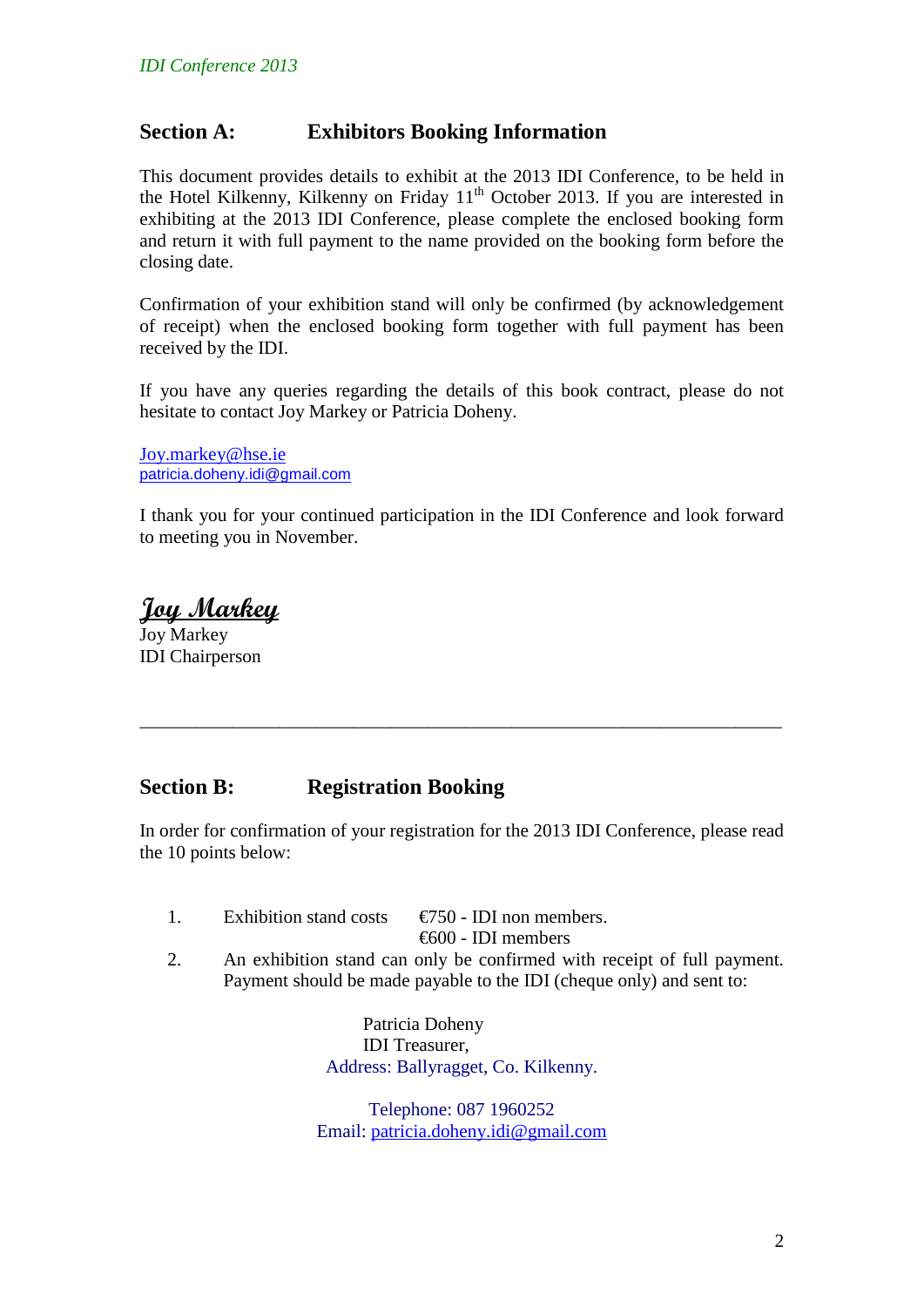Registration with full payment entitles

a) Free access for **two registered exhibitors** to all venues and events (lecture hall, lunch, evening dinner etc.) organised by the IDI. Additional exhibitors must register with the IDI organising committee prior to the conference registration deadline. Any unregistered exhibitors may be refused entry to the conference or may be charged the full rate on the spot with limited access to events and venues. Any number of extra exhibitors can register for the conference.

**Corporate package IDI members:**

**2 additional exhibitors - €120 3 additional exhibitors - €170 4 additional exhibitors - €210**

**Corporate package non IDI members**:

**2 additional exhibitors - €130 3 additional exhibitors - €180 4 additional exhibitors - €220**

- b) A full conference pack with programme, badges, lunch tickets, and accessories will be provided to each exhibition stand on the first day of the conference. Additional registered exhibitors will receive an official delegate registration pack.
- c) A list of all delegates attending the 2013 IDI Conference will be provided to each company exhibiting.
- 3. The location of exhibitors will be by choice on a first come (return of registration with full payment) first serve basis. It is advisable to book early to guarantee an exhibition.
- 4. Only fully paid exhibitors will be granted an exhibition stand.
- 5. Payment must be received by the IDI before the closing date issued on the registration form. Payment (in part or full) will not be accepted as confirmation of a stand and will not be accepted on the day.
- 6. The decision of the IDI Conference organising Committee is final.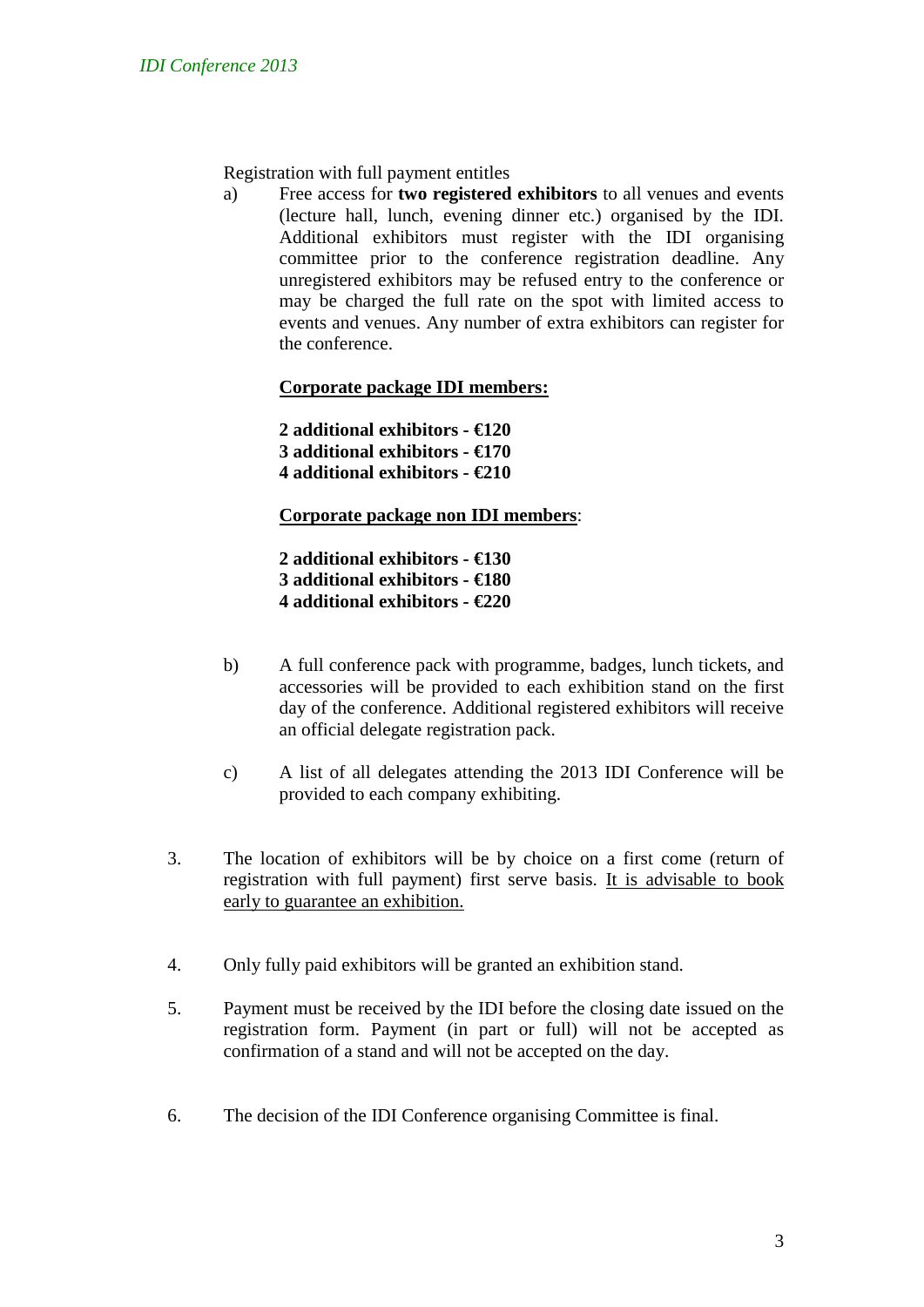#### *IDI Conference 2013*

- 7. All exhibitors should be present at their stands at the delegate exhibition viewing times. This will be stated in the programme issued in the exhibition pack upon registration on the day.
- 8. All exhibitors are responsible for the security and safety of items/equipment at their own exhibition stand at all times.
- 9. Closing date for exhibition registration (including payment) for the 2013 IDI Conference is 27<sup>th</sup> September 2013.
- 10. After the official closing date for exhibition registration, refunds will not be issued for cancellations made to the IDI.

If you have any queries on any of the points above, please contact the IDI Committee Conference member:

Joy Markey IDI Chairperson Tel: 086 8718449 [Joy.markey@hse.ie](mailto:Joy.markey@hse.ie)

Patricia Doheny IDI Treasurer, Tel: 087 1960252 [patricia.doheny.idi@gmail.com](mailto:patricia.doheny.idi@gmail.com)